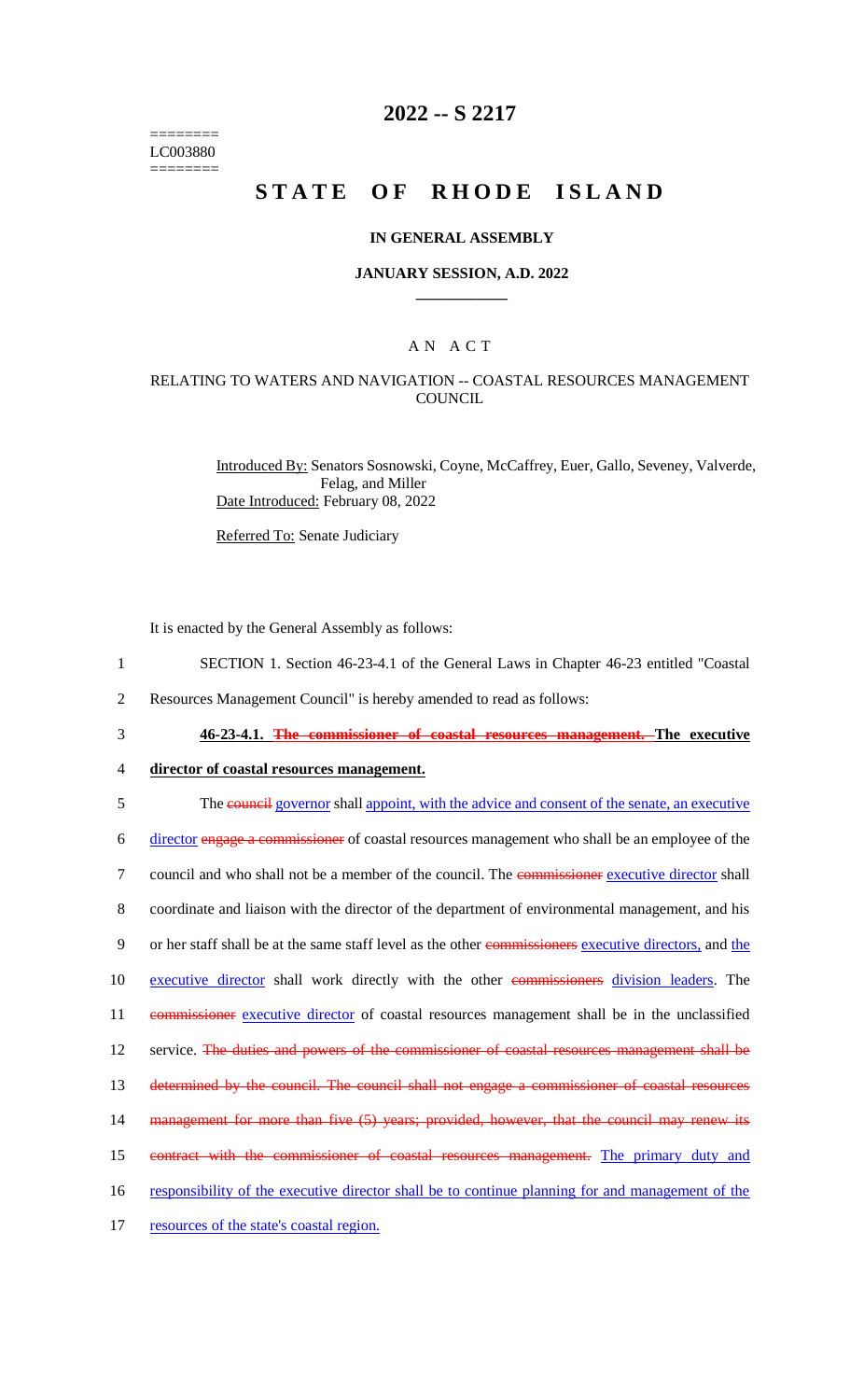1 SECTION 2. This act shall take effect upon passage.

#### $=$ LC003880  $=$